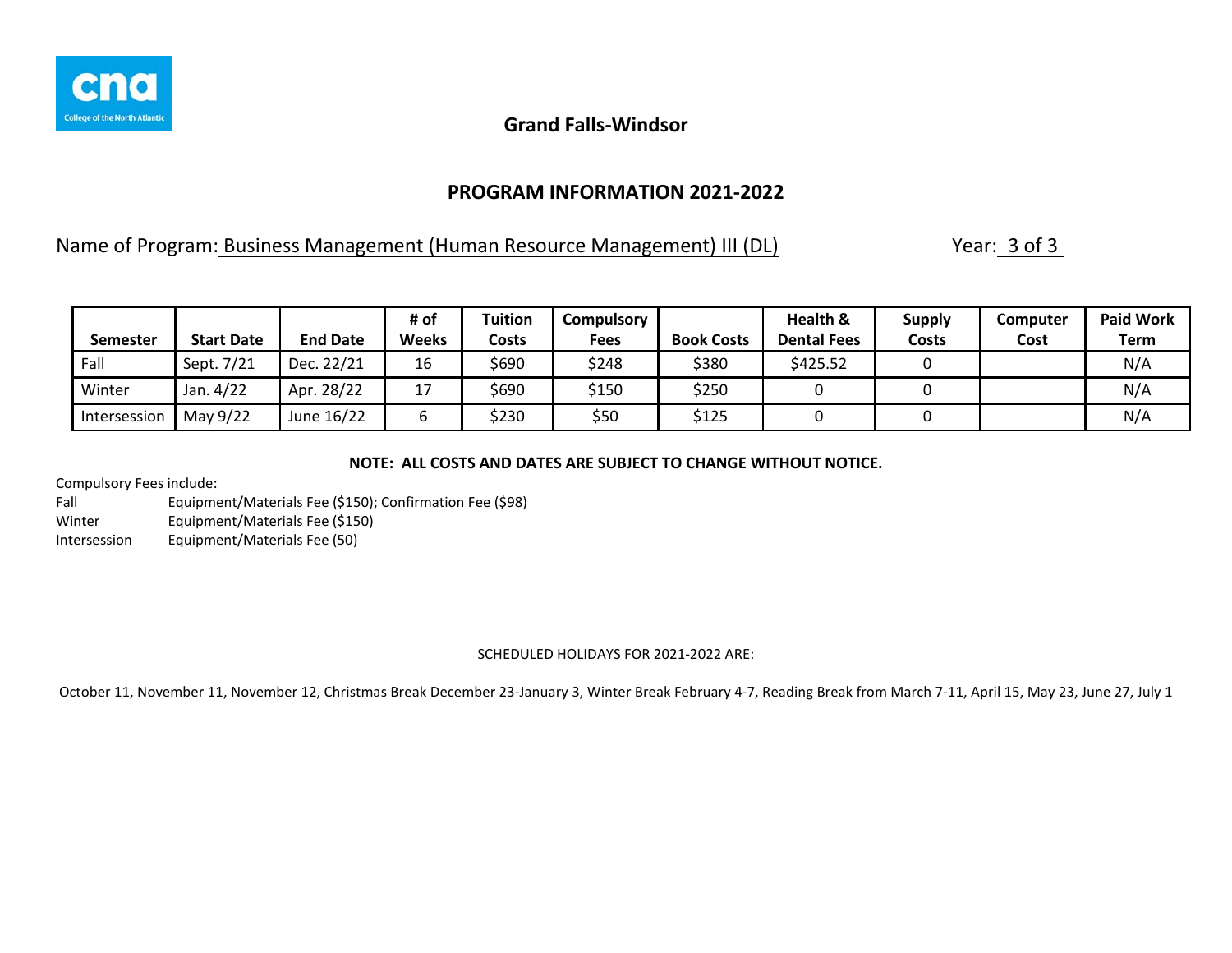

## **PROGRAM INFORMATION 2021-2022**

Name of Program: Business Management Accounting I Name of Program: 1 of 3

| <b>Semester</b> | <b>Start Date</b> | <b>End Date</b> | # of<br><b>Weeks</b> | <b>Tuition</b><br>Costs | Compulsory<br><b>Fees</b> | <b>Book Costs</b> | Health &<br><b>Dental Fees</b> | <b>Supply</b><br>Costs | Computer<br>Cost | <b>Paid Work</b><br>Term |
|-----------------|-------------------|-----------------|----------------------|-------------------------|---------------------------|-------------------|--------------------------------|------------------------|------------------|--------------------------|
| Fall            | Sept. 7/21        | Dec. 22/21      | 16                   | \$726                   | \$148                     | \$860             | \$425.52                       |                        | \$1114           | N/A                      |
| Winter          | Jan. 4/22         | Apr. 28/22      | 17                   | \$726                   | \$65                      | \$655             |                                |                        |                  | N/A                      |
| Intersession    | May 9/22          | June 23/22      |                      | \$343                   | \$32.50                   | \$290             |                                |                        |                  | N/A                      |

### **NOTE: ALL COSTS AND DATES ARE SUBJECT TO CHANGE WITHOUT NOTICE.**

Compulsory Fees include:

Fall Audit Fee (\$50); Confirmation Fee (\$98) Winter Equipment/Materials Fee (\$65) Intersession Equipment/Materials Fee (\$32.50)

### SCHEDULED HOLIDAYS FOR 2021-2022 ARE: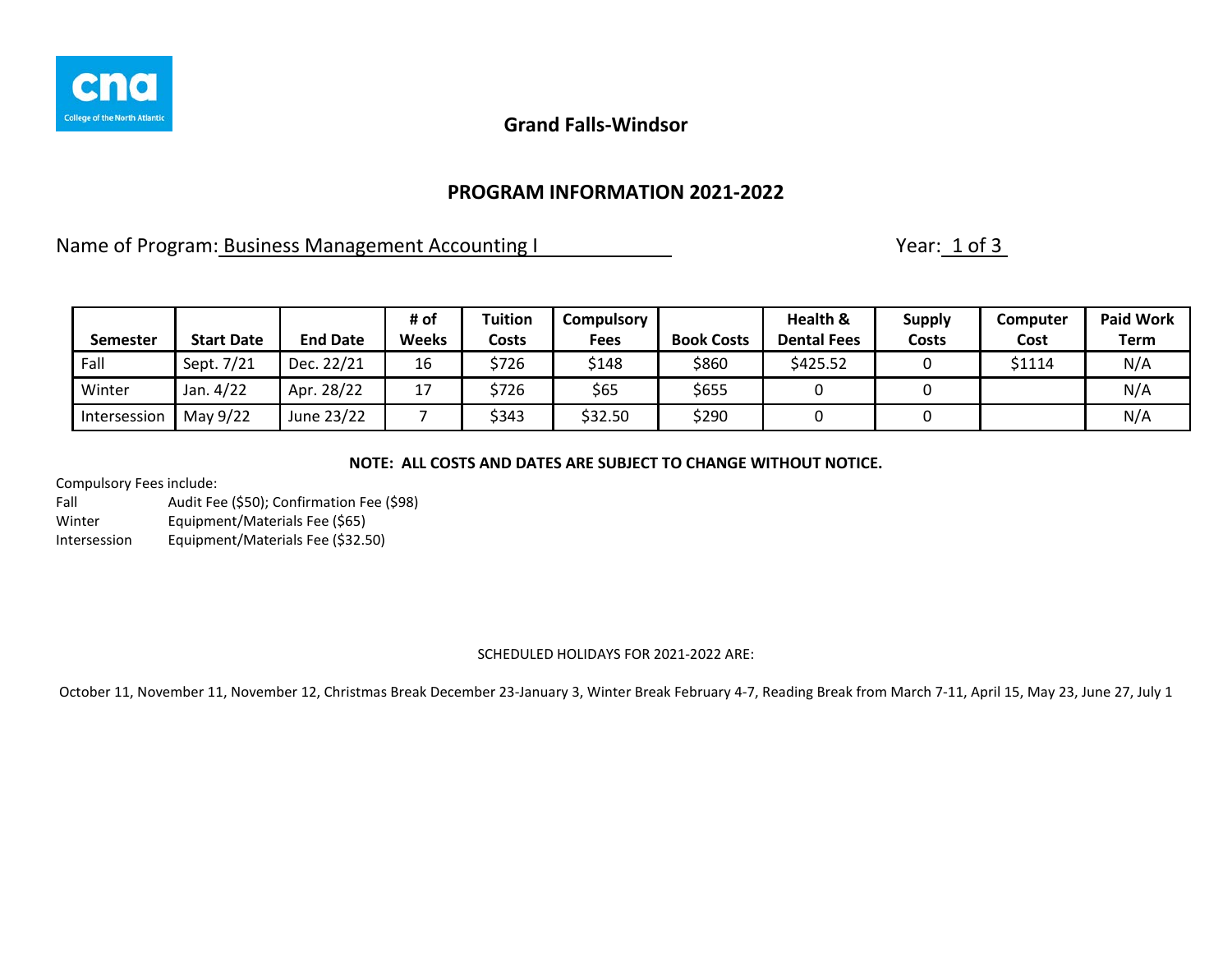

## **PROGRAM INFORMATION 2021-2022**

Name of Program: Business Management Accounting II Name of Program: 2 of 3

| Semester     | <b>Start Date</b> | <b>End Date</b> | # of<br><b>Weeks</b> | <b>Tuition</b><br>Costs | Compulsory<br><b>Fees</b> | <b>Book Costs</b> | Health &<br><b>Dental Fees</b> | <b>Supply</b><br>Costs | Computer<br>Cost | <b>Paid Work</b><br>Term |
|--------------|-------------------|-----------------|----------------------|-------------------------|---------------------------|-------------------|--------------------------------|------------------------|------------------|--------------------------|
| Fall         | Sept. 7/21        | Dec. 22/21      | 16                   | \$726                   | \$98                      | \$1000            | \$425.52                       |                        |                  | N/A                      |
| Winter       | Jan. 4/22         | Apr. 28/22      | 17                   | \$726                   | \$65                      | \$1000            |                                |                        |                  | N/A                      |
| Intersession | May 9/22          | June 16/22      | b                    | \$294                   |                           |                   |                                |                        |                  | N/A                      |

### **NOTE: ALL COSTS AND DATES ARE SUBJECT TO CHANGE WITHOUT NOTICE.**

Compulsory Fees include:

Fall Confirmation Fee (\$98) Winter Equipment/Materials Fee (\$65)

### SCHEDULED HOLIDAYS FOR 2021-2022 ARE: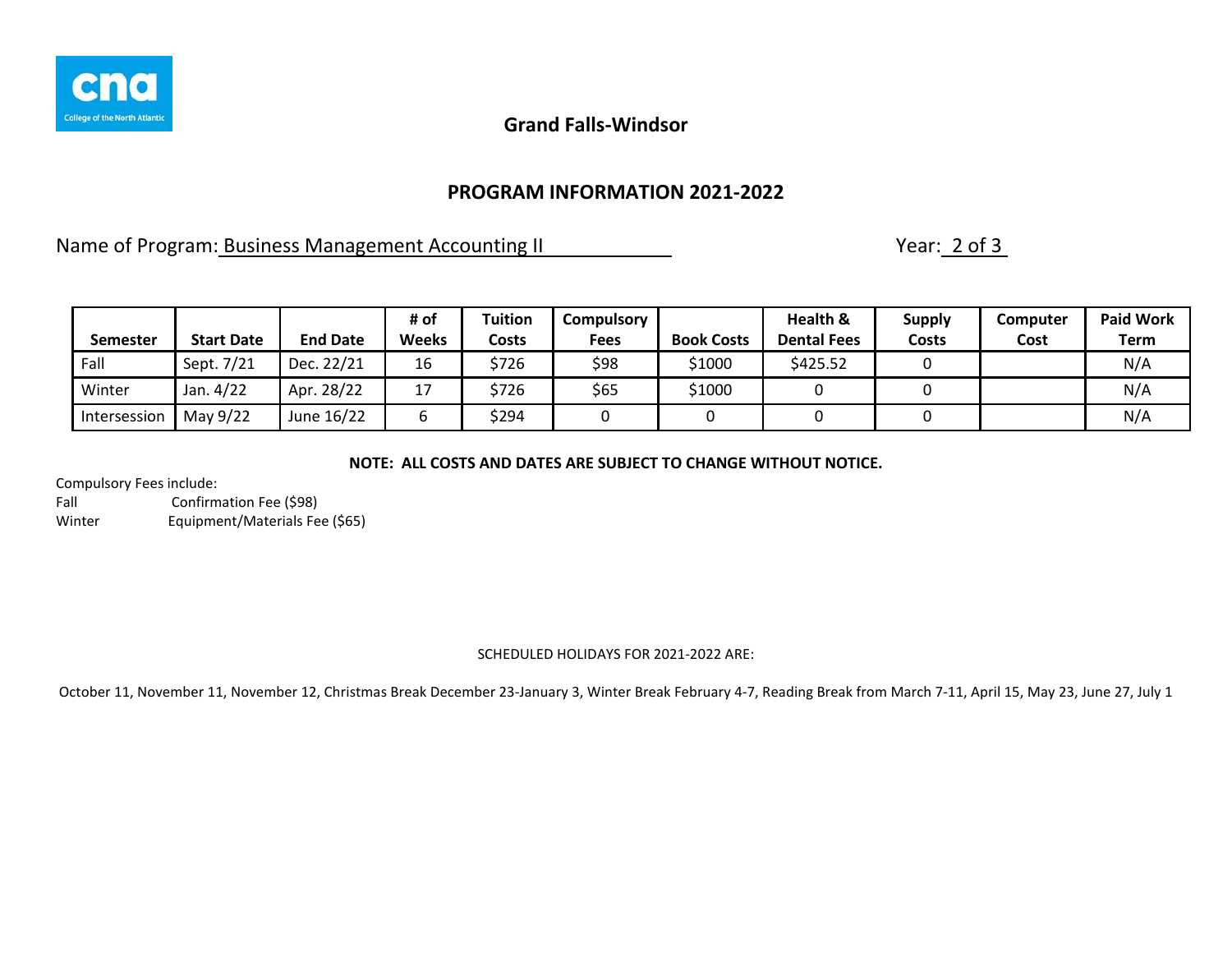

## **PROGRAM INFORMATION 2021-2022**

Name of Program: Business Management Accounting III Name of Program: 3 of 3

| Semester | <b>Start Date</b> | <b>End Date</b> | # of<br><b>Weeks</b> | Tuition<br>Costs | <b>Compulsory</b><br><b>Fees</b> | <b>Book Costs</b> | Health &<br><b>Dental Fees</b> | <b>Supply</b><br>Costs | Computer<br>Cost | <b>Paid Work</b><br>Term |
|----------|-------------------|-----------------|----------------------|------------------|----------------------------------|-------------------|--------------------------------|------------------------|------------------|--------------------------|
| Fall     | Sept. 7/21        | Dec. 22/21      | 16                   | \$726            | \$98                             | \$761             | \$425.52                       |                        |                  | N/A                      |
| Winter   | Jan. 4/22         | Apr. 28/22      | 17                   | \$726            | \$65                             | \$667             |                                |                        |                  | N/A                      |
|          |                   |                 |                      |                  |                                  |                   |                                |                        |                  |                          |

#### **NOTE: ALL COSTS AND DATES ARE SUBJECT TO CHANGE WITHOUT NOTICE.**

Compulsory Fees include:

Fall Confirmation Fee (\$98) Winter Equipment/Materials Fee (\$65)

#### SCHEDULED HOLIDAYS FOR 2021-2022 ARE: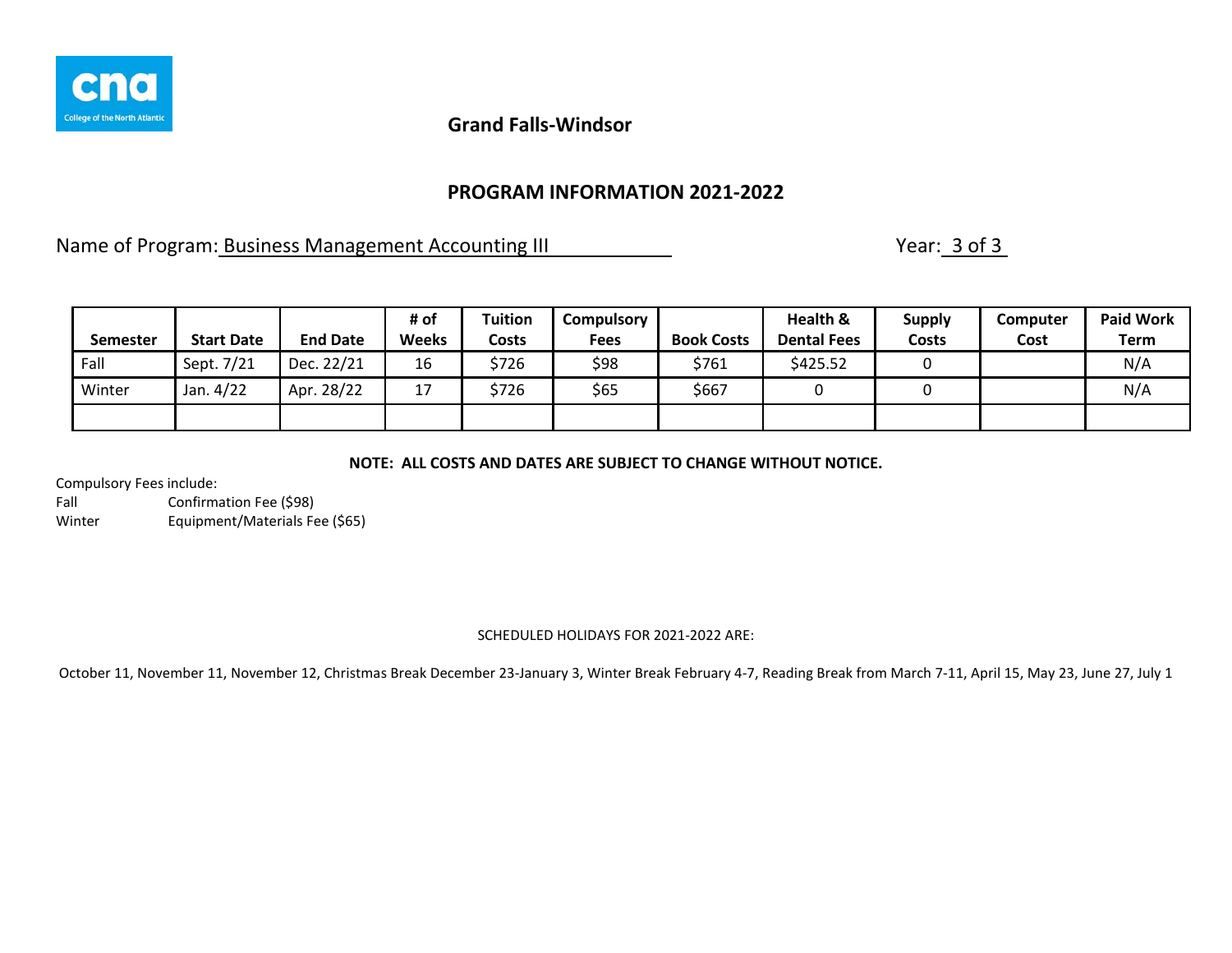

### **PROGRAM INFORMATION 2021-2022**

Name of Program: Business Management (Human Resource Management) I Year: 1 of 3

| <b>Semester</b> | <b>Start Date</b> | <b>End Date</b> | # of<br><b>Weeks</b> | Tuition<br>Costs | Compulsory<br><b>Fees</b> | <b>Book Costs</b> | Health &<br><b>Dental Fees</b> | <b>Supply</b><br>Costs | Computer<br>Cost | <b>Paid Work</b><br>Term |
|-----------------|-------------------|-----------------|----------------------|------------------|---------------------------|-------------------|--------------------------------|------------------------|------------------|--------------------------|
| Fall            | Sept. 7/21        | Dec. 22/21      | 16                   | \$726            | \$148                     | \$860             | \$425.52                       |                        | \$1114           | N/A                      |
| Winter          | Jan. 4/22         | Apr. 28/22      | 17<br>┸              | \$726            | \$65                      | \$655             |                                |                        |                  | N/A                      |
| Intersession    | May 9/22          | June 23/22      |                      | \$343            | \$32.50                   | \$290             |                                |                        |                  | N/A                      |

#### **NOTE: ALL COSTS AND DATES ARE SUBJECT TO CHANGE WITHOUT NOTICE.**

Compulsory Fees include:

Fall Audit Fee (\$50); Confirmation Fee (\$98) Winter Equipment/Materials Fee (\$65) Intersession Equipment/Materials Fee (\$32.50)

#### SCHEDULED HOLIDAYS FOR 2021-2022 ARE: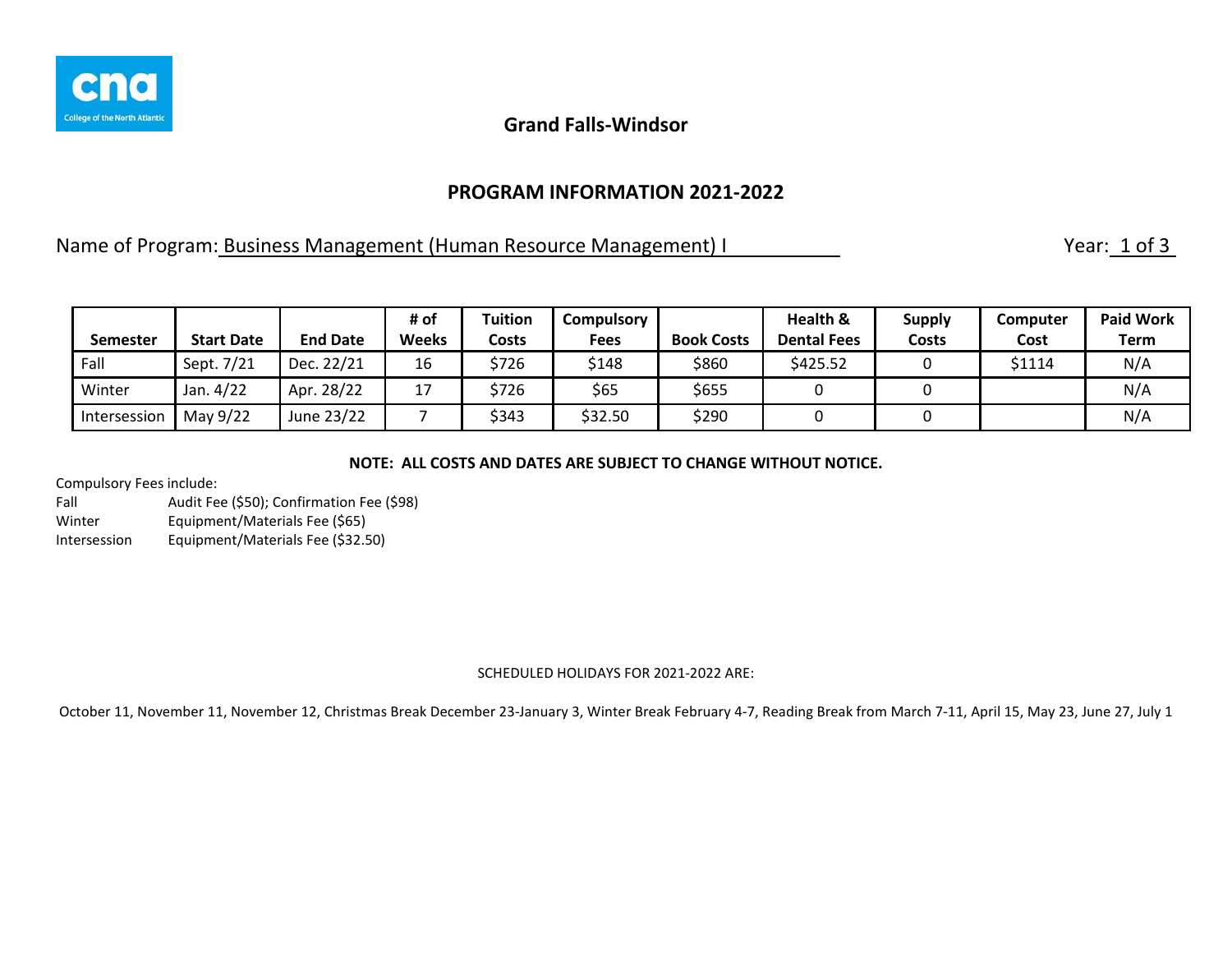

## **PROGRAM INFORMATION 2021-2022**

Name of Program: Business Management (Human Resource Management) II Year: 2 of 3

| Semester     | <b>Start Date</b> | <b>End Date</b> | # of<br><b>Weeks</b> | Tuition<br>Costs | <b>Compulsory</b><br><b>Fees</b> | <b>Book Costs</b> | Health &<br><b>Dental Fees</b> | <b>Supply</b><br>Costs | Computer<br>Cost | <b>Paid Work</b><br><b>Term</b> |
|--------------|-------------------|-----------------|----------------------|------------------|----------------------------------|-------------------|--------------------------------|------------------------|------------------|---------------------------------|
| Fall         | Sept. 7/21        | Dec. 22/21      | 16                   | \$726            | \$98                             | \$1000            | \$425.52                       |                        |                  | N/A                             |
| Winter       | Jan. 4/22         | Apr. 28/22      | 17<br>⊥              | \$726            | \$65                             | \$1000            |                                |                        |                  | N/A                             |
| Intersession | May 9/22          | June 16/22      | ь                    | \$294            |                                  |                   |                                |                        |                  |                                 |

**NOTE: ALL COSTS AND DATES ARE SUBJECT TO CHANGE WITHOUT NOTICE.**

Compulsory Fees include:

Fall Confirmation Fee (\$98) Winter Equipment/Materials Fee (\$65)

### SCHEDULED HOLIDAYS FOR 2021-2022 ARE: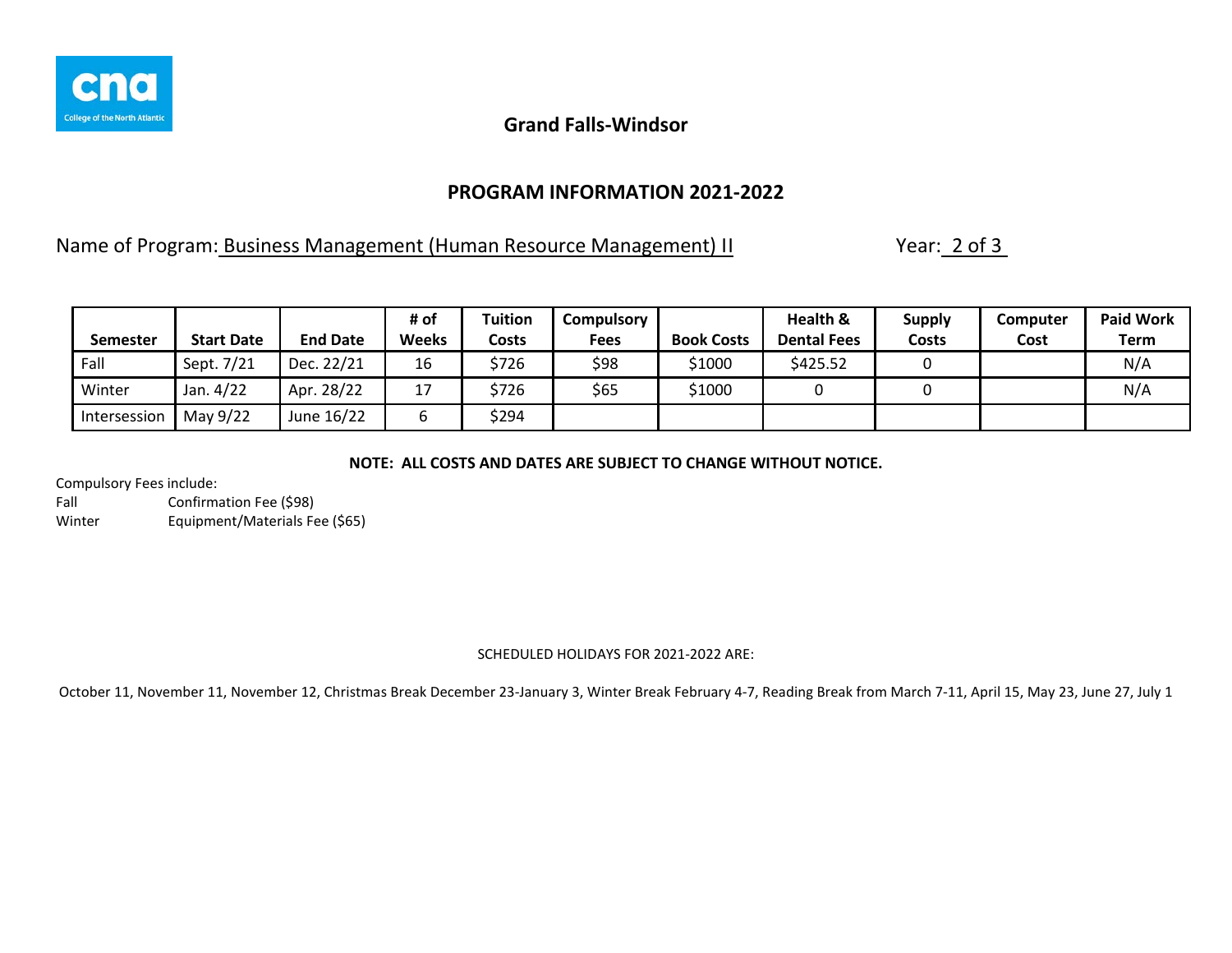

## **PROGRAM INFORMATION 2021-2022**

Name of Program: Business Management (Human Resource Management) III Year: 3 of 3

| Semester | <b>Start Date</b> | <b>End Date</b> | # of<br>Weeks | <b>Tuition</b><br>Costs | <b>Compulsory</b><br><b>Fees</b> | <b>Book Costs</b> | Health &<br><b>Dental Fees</b> | <b>Supply</b><br>Costs | Computer<br>Cost | <b>Paid Work</b><br><b>Term</b> |
|----------|-------------------|-----------------|---------------|-------------------------|----------------------------------|-------------------|--------------------------------|------------------------|------------------|---------------------------------|
| Fall     | Sept. 7/21        | Dec. 22/21      | 16            | \$726                   | \$98                             | \$675             | \$425.52                       |                        |                  | N/A                             |
| Winter   | Jan. 4/22         | Apr. 28/22      | 17<br>∸ ≀     | \$726                   | \$65                             | \$470             |                                |                        |                  | N/A                             |
|          |                   |                 |               |                         |                                  |                   |                                |                        |                  |                                 |

**NOTE: ALL COSTS AND DATES ARE SUBJECT TO CHANGE WITHOUT NOTICE.**

Compulsory Fees include:

Fall Confirmation Fee (\$98) Winter Equipment/Materials Fee (\$65)

### SCHEDULED HOLIDAYS FOR 2021-2022 ARE: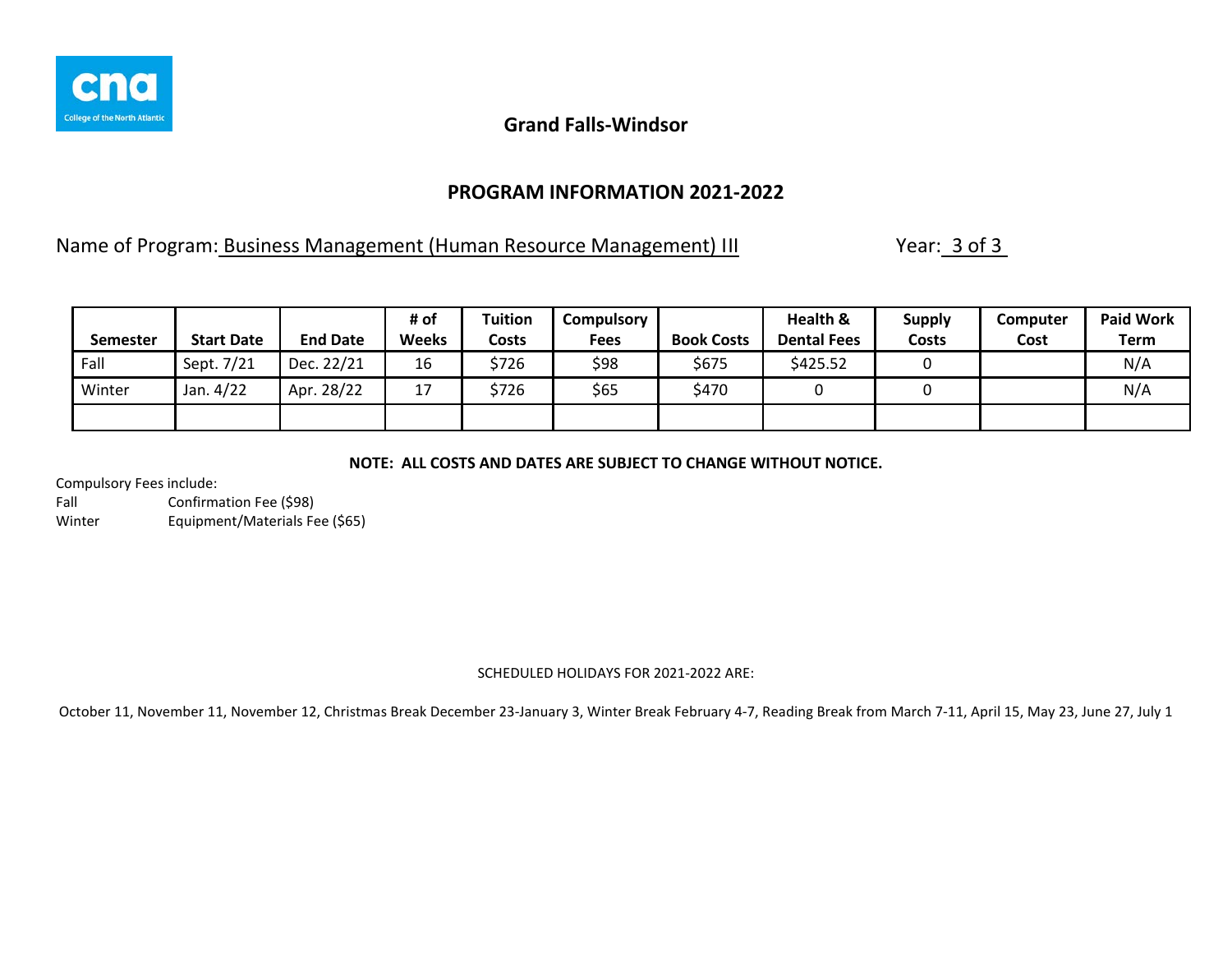

## **PROGRAM INFORMATION 2021-2022**

Name of Program: Comprehensive Arts & Science Transfer: College-University Year: 1 of 1

| Semester | <b>Start Date</b> | <b>End Date</b> | # of<br><b>Weeks</b>          | <b>Tuition</b><br>Costs | Compulsory<br><b>Fees</b> | <b>Book Costs</b> | Health &<br><b>Dental Fees</b> | Supply<br>Costs | Computer<br>Cost | <b>Paid Work</b><br>Term |
|----------|-------------------|-----------------|-------------------------------|-------------------------|---------------------------|-------------------|--------------------------------|-----------------|------------------|--------------------------|
| Fall     | Sept. 7/21        | Dec. 22/21      | 16                            | \$726                   | \$283                     | \$500             | \$425.52                       |                 | \$1514           | N/A                      |
| Winter   | Jan. 4/22         | .28/22<br>Apr   | $\overline{\phantom{a}}$<br>∸ | \$726                   | \$135                     | \$500             |                                |                 |                  | N/A                      |

### **NOTE: ALL COSTS AND DATES ARE SUBJECT TO CHANGE WITHOUT NOTICE.**

Compulsory Fees include:

Fall Equipment/Material Fee (135); Audit Fee (\$50); Confirmation Fee (\$98) Winter Equipment/Materials Fee (\$135)

### SCHEDULED HOLIDAYS FOR 2021-2022 ARE: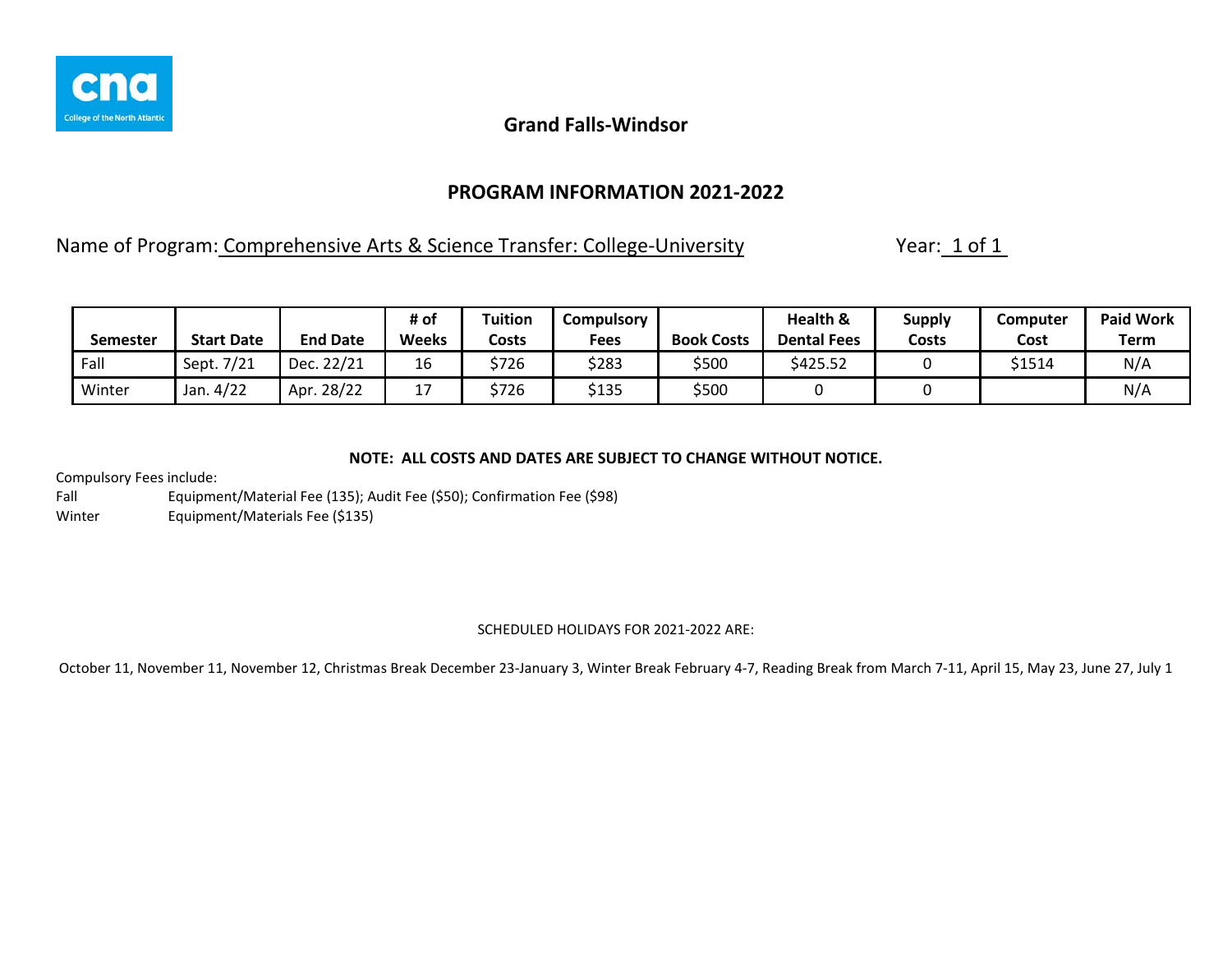

## **PROGRAM INFORMATION 2021-2022**

Name of Program: Comprehensive Arts & Science Transition Name of Program: 1 of 1

| Semester | <b>Start Date</b> | <b>End Date</b> | # of<br><b>Weeks</b> | Tuition<br>Costs | <b>Compulsory</b><br><b>Fees</b> | <b>Book Costs</b> | Health &<br><b>Dental Fees</b> | <b>Supply</b><br><b>Costs</b> | Computer<br>Cost | <b>Paid Work</b><br><b>Term</b> |
|----------|-------------------|-----------------|----------------------|------------------|----------------------------------|-------------------|--------------------------------|-------------------------------|------------------|---------------------------------|
| Fall     | Sept. 7/21        | Dec. 22/21      | 16                   | \$726            | \$283                            | \$500             | \$425.52                       |                               | \$1514           | N/A                             |
| Winter   | Jan. 4/22         | Apr. 28/22      | 17                   | \$726            | \$135                            | \$500             |                                |                               |                  | N/A                             |
|          |                   |                 |                      |                  |                                  |                   |                                |                               |                  |                                 |

### **NOTE: ALL COSTS AND DATES ARE SUBJECT TO CHANGE WITHOUT NOTICE.**

Compulsory Fees include:

Fall Equipment/Material Fee (135); Audit Fee (\$50); Confirmation Fee (\$98) Winter Equipment/Materials Fee (\$65)

#### SCHEDULED HOLIDAYS FOR 2021-2022 ARE: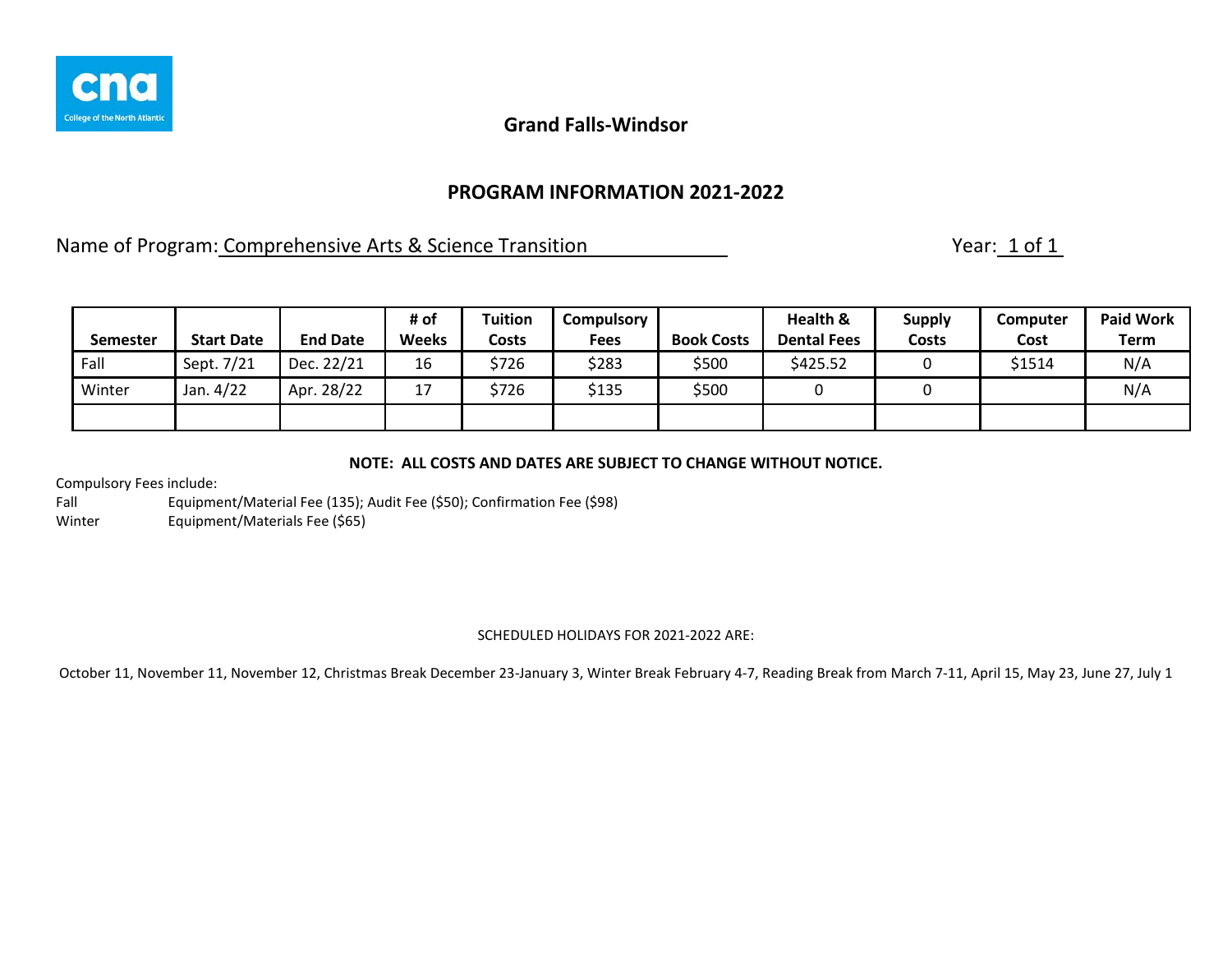

## **PROGRAM INFORMATION 2021-2022**

Name of Program: Community Leadership Development Name of Program: 2 of 2

| Semester     | <b>Start Date</b> | <b>End Date</b> | # of<br><b>Weeks</b> | <b>Tuition</b><br>Costs | <b>Compulsory</b><br><b>Fees</b> | <b>Book Costs</b> | Health &<br><b>Dental Fees</b> | <b>Supply</b><br>Costs | Computer<br>Cost | <b>Paid Work</b><br><b>Term</b> |
|--------------|-------------------|-----------------|----------------------|-------------------------|----------------------------------|-------------------|--------------------------------|------------------------|------------------|---------------------------------|
| Fall         | Sept. 7/21        | Dec. 22/21      | 16                   | \$726                   | \$233                            | \$755             | \$425.52                       |                        |                  | N/A                             |
| Winter       | Jan. 4/22         | Apr. 28/22      | 17                   | \$726                   | \$135                            | \$700             |                                |                        |                  | N/A                             |
| Intersession | May 9/22          | May 13/22       |                      | \$49                    |                                  |                   |                                |                        |                  |                                 |
|              | May 16/22         | June 23/22      | 6                    | \$294                   |                                  |                   |                                |                        |                  |                                 |
|              |                   |                 |                      |                         |                                  |                   |                                |                        |                  |                                 |

### **NOTE: ALL COSTS AND DATES ARE SUBJECT TO CHANGE WITHOUT NOTICE.**

Compulsory Fees include:

Fall Equipment/Materials Fee (\$135) Confirmation Fee (\$98) Winter Equipment/Materials Fee (\$135)

### SCHEDULED HOLIDAYS FOR 2021-2022 ARE: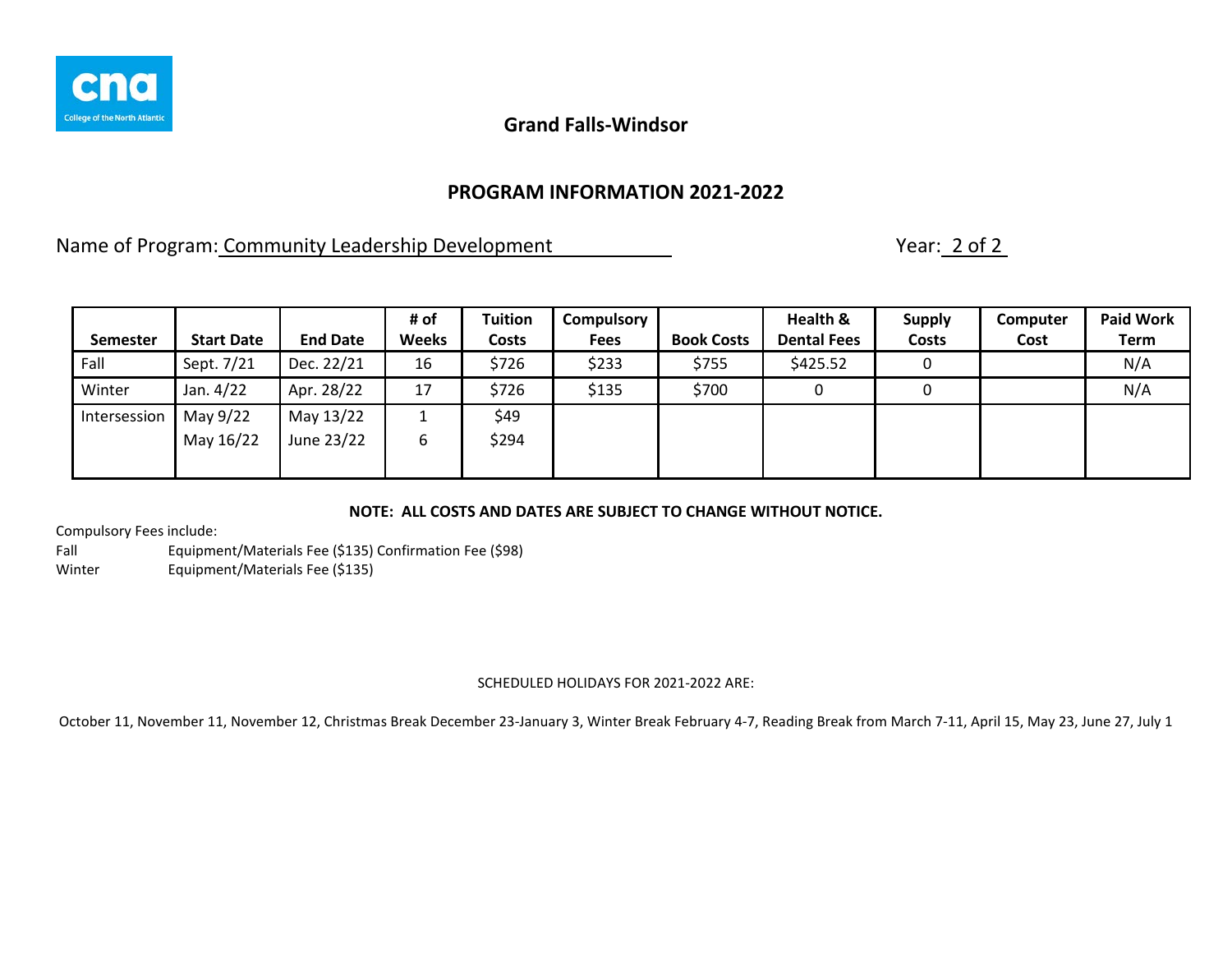

## **PROGRAM INFORMATION 2021-2022**

Name of Program: Executive Management I Name of Program: 1 of 2

|                 |                   |                 | # of         | Tuition | Compulsory |                   | Health &           | <b>Supply</b> | Computer | <b>Paid Work</b> |
|-----------------|-------------------|-----------------|--------------|---------|------------|-------------------|--------------------|---------------|----------|------------------|
| <b>Semester</b> | <b>Start Date</b> | <b>End Date</b> | <b>Weeks</b> | Costs   | Fees       | <b>Book Costs</b> | <b>Dental Fees</b> | Costs         | Cost     | <b>Term</b>      |
| Fall            | Sept. 7/21        | Dec. 22/21      | 16           | \$726   | \$148      | \$748             | \$425.52           |               | \$1114   | N/A              |
| Winter          | Jan. 4/22         | Apr. 28/22      | 17           | \$726   | \$65       | \$836             |                    |               |          | N/A              |
| Intersession    | May 9/22          | June 23/22      |              | \$343   | \$32.50    | \$143             |                    |               |          | N/A              |

**NOTE: ALL COSTS AND DATES ARE SUBJECT TO CHANGE WITHOUT NOTICE.**

Compulsory Fees include:

Fall Audit Fee (\$50); Confirmation Fee (\$98) Winter Equipment/Materials Fee (\$65) Intersession Equipment/Materials Fee (\$32.50)

### SCHEDULED HOLIDAYS FOR 2021-2022 ARE: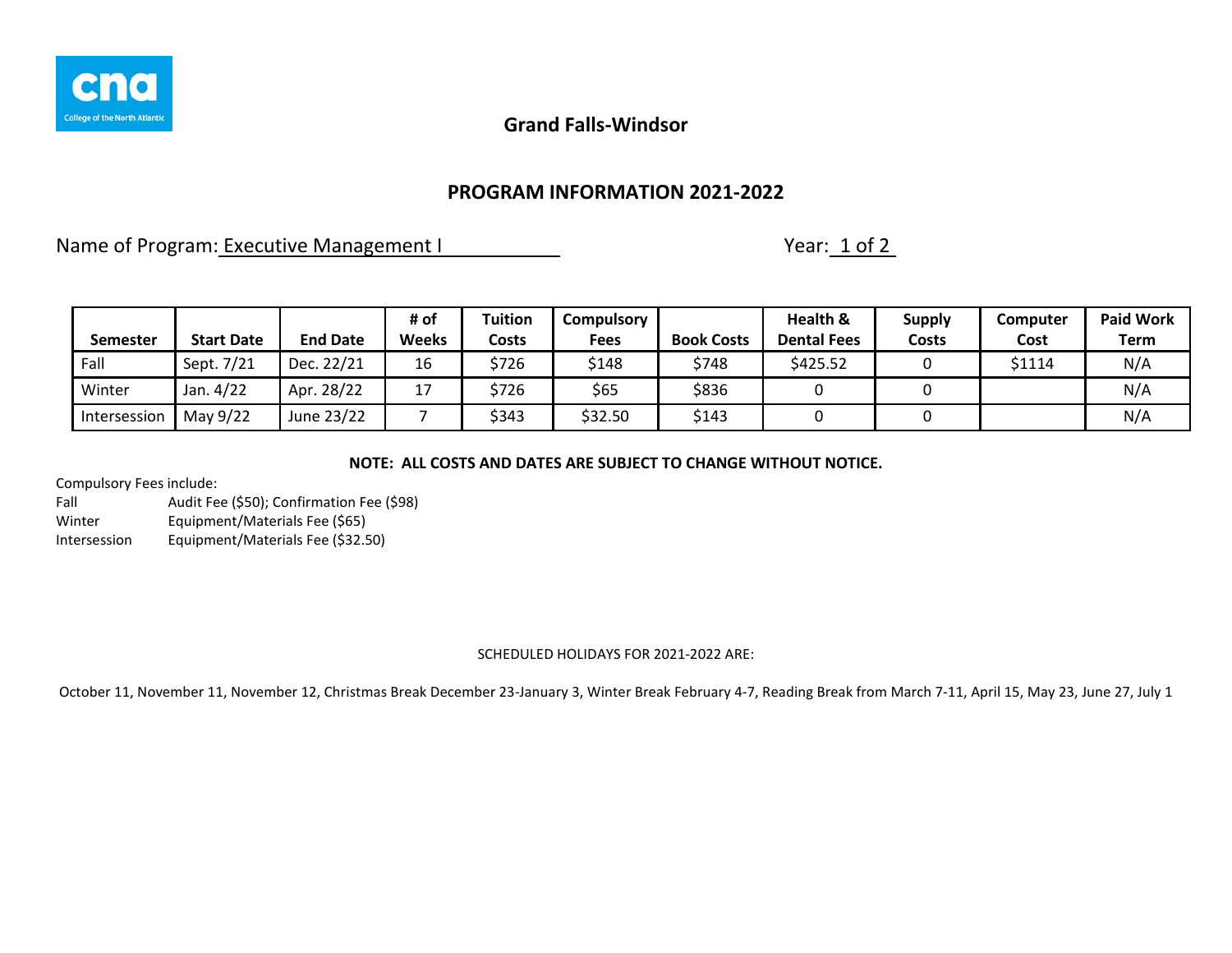

## **PROGRAM INFORMATION 2021-2022**

Name of Program: Executive Office Management II Name of Program: 2 of 2

| <b>Semester</b> | <b>Start Date</b> | <b>End Date</b> | # of<br><b>Weeks</b> | Tuition<br>Costs | Compulsory<br>Fees | <b>Book Costs</b> | Health &<br><b>Dental Fees</b> | <b>Supply</b><br>Costs | Computer<br>Cost | <b>Paid Work</b><br><b>Term</b> |
|-----------------|-------------------|-----------------|----------------------|------------------|--------------------|-------------------|--------------------------------|------------------------|------------------|---------------------------------|
| Fall            | Sept. 7/21        | Dec. 22/21      | 16                   | \$726            | \$98               | \$715             | \$425.52                       |                        |                  | N/A                             |
| Winter          | Jan. 4/22         | Apr. 28/22      | 17                   | \$726            | \$65               | \$572             |                                |                        |                  | N/A                             |
| Intersession    | May 9/22          | June 17/22      | b                    | \$294            |                    |                   |                                |                        |                  | N/A                             |

**NOTE: ALL COSTS AND DATES ARE SUBJECT TO CHANGE WITHOUT NOTICE.**

Compulsory Fees include:

Fall Confirmation Fee (\$98) Winter Equipment/Materials Fee (\$65)

### SCHEDULED HOLIDAYS FOR 2021-2022 ARE: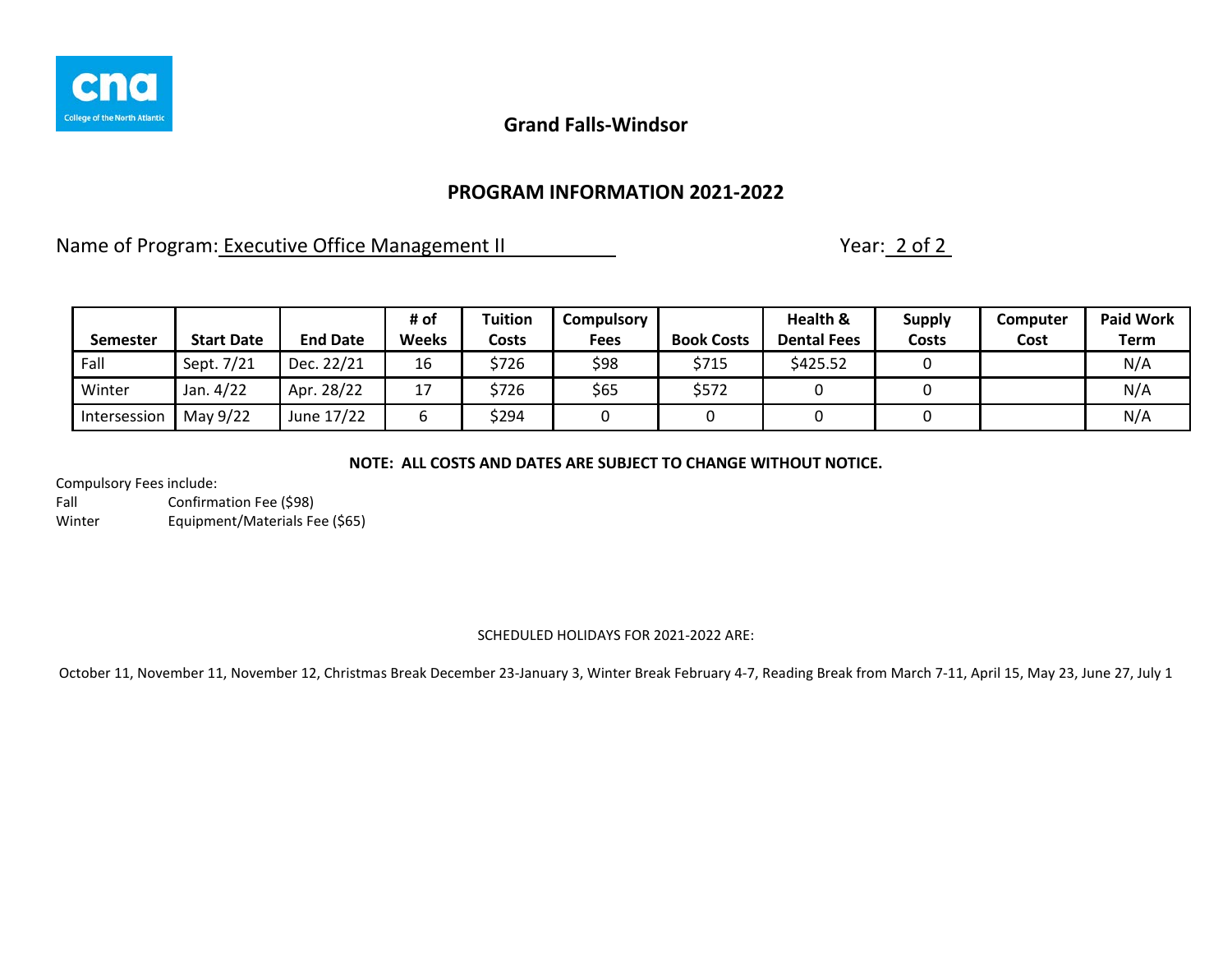

## **PROGRAM INFORMATION 2021-2022**

Name of Program: Information Management (Post Diploma) DL The Mannesotro Charles Vear: 1 of 1

|              |                   |                 | # of         | <b>Tuition</b> | Compulsory  |                   | Health &           | <b>Supply</b> | <b>Computer</b> | <b>Paid Work</b> |
|--------------|-------------------|-----------------|--------------|----------------|-------------|-------------------|--------------------|---------------|-----------------|------------------|
| Semester     | <b>Start Date</b> | <b>End Date</b> | <b>Weeks</b> | Costs          | <b>Fees</b> | <b>Book Costs</b> | <b>Dental Fees</b> | Costs         | Costs           | <b>Term</b>      |
| Fall         | Sept. 7/21        | Dec. 22/21      | 16           | \$726          | \$398       | \$866             | \$425.52           |               | \$1114          | N/A              |
| Winter       | Jan. 4/22         | Apr. 28/21      | 17           | \$726          | \$250       | \$645             |                    |               |                 | N/A              |
| Intersession | May 09/22         | June 23/22      |              | \$343          | \$100       |                   |                    |               |                 | N/A              |

### **NOTE: ALL COSTS AND DATES ARE SUBJECT TO CHANGE WITHOUT NOTICE.**

Compulsory Fees include:

Fall Equipment/Materials Fee (\$250); Confirmation Fee (\$98); Academic Audit (\$50) Winter Equipment/Materials Fee (\$250) Intersession Equipment/Materials Fee (\$100)

### SCHEDULED HOLIDAYS FOR 2020-2021 ARE: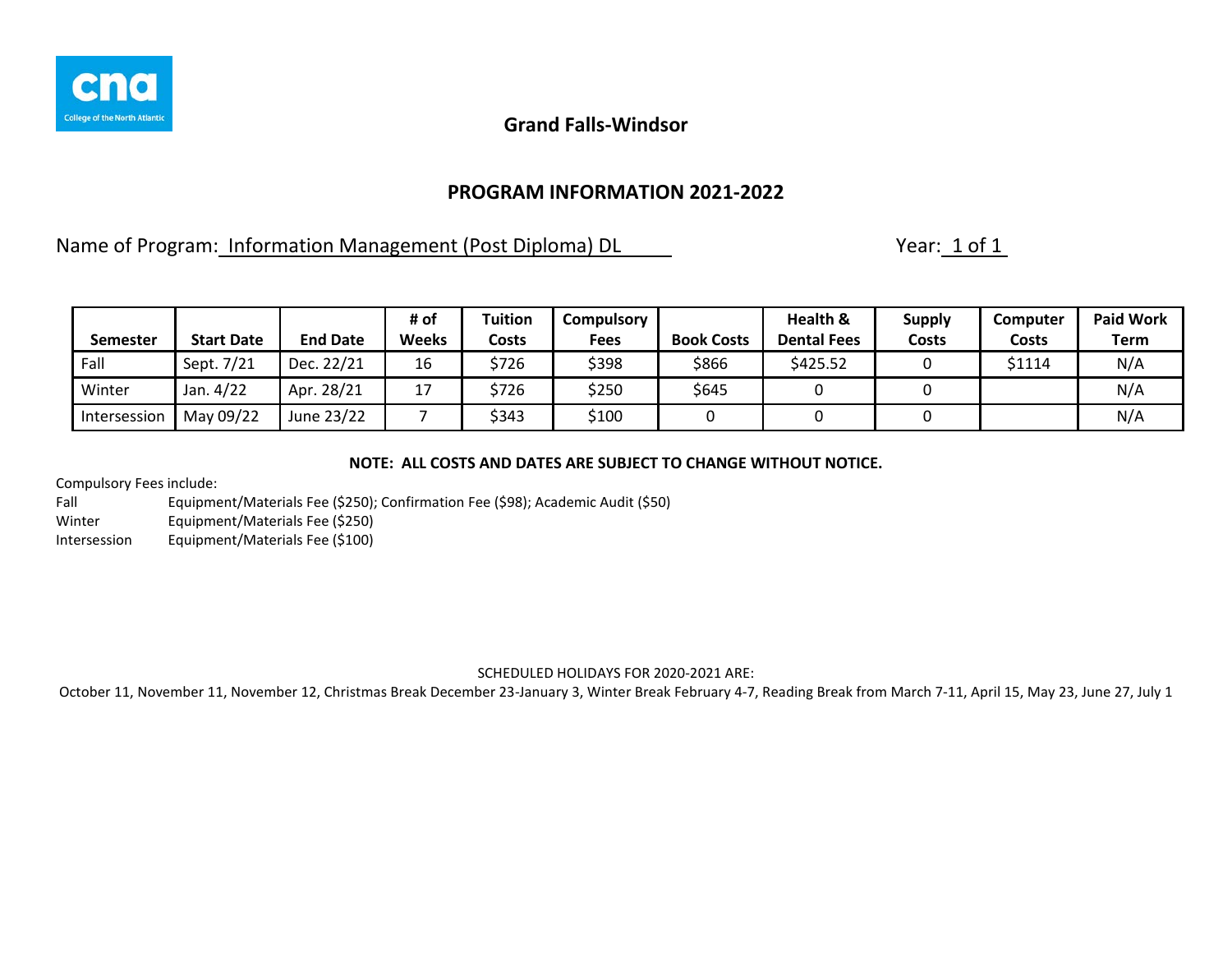

## **PROGRAM INFORMATION 2021-2022**

Name of Program: Medical Laboratory Assistant Name of Program: 1 of 1

| Semester     | <b>Start Date</b> | <b>End Date</b> | # of<br><b>Weeks</b> | Tuition<br>Costs | <b>Compulsory</b><br>Fees | <b>Book Costs</b> | Health &<br><b>Dental Fees</b> | <b>Supply</b><br>Costs | Computer<br>Cost | <b>Paid Work</b><br>Term |
|--------------|-------------------|-----------------|----------------------|------------------|---------------------------|-------------------|--------------------------------|------------------------|------------------|--------------------------|
| Fall         | Sept. 7/21        | Dec. 22/21      | 16                   | \$726            | \$518                     | \$751             | \$425.52                       |                        | \$1114           | N/A                      |
| Winter       | Jan. 4/22         | Apr. 22/22      | 16                   | \$726            | \$210                     | \$585             |                                |                        |                  | N/A                      |
| Intersession | April 25/22       | June 3/22       |                      | \$294            |                           |                   |                                |                        |                  | N/A                      |

### **NOTE: ALL COSTS AND DATES ARE SUBJECT TO CHANGE WITHOUT NOTICE.**

Compulsory Fees include:

Fall Equipment/Material Fee (\$210); Audit Fee (\$50); Confirmation Fee (\$98); Mask /fit Test (\$35); First Aid (\$125) Winter Equipment/Materials Fee (\$210)

### SCHEDULED HOLIDAYS FOR 2021-2022 ARE: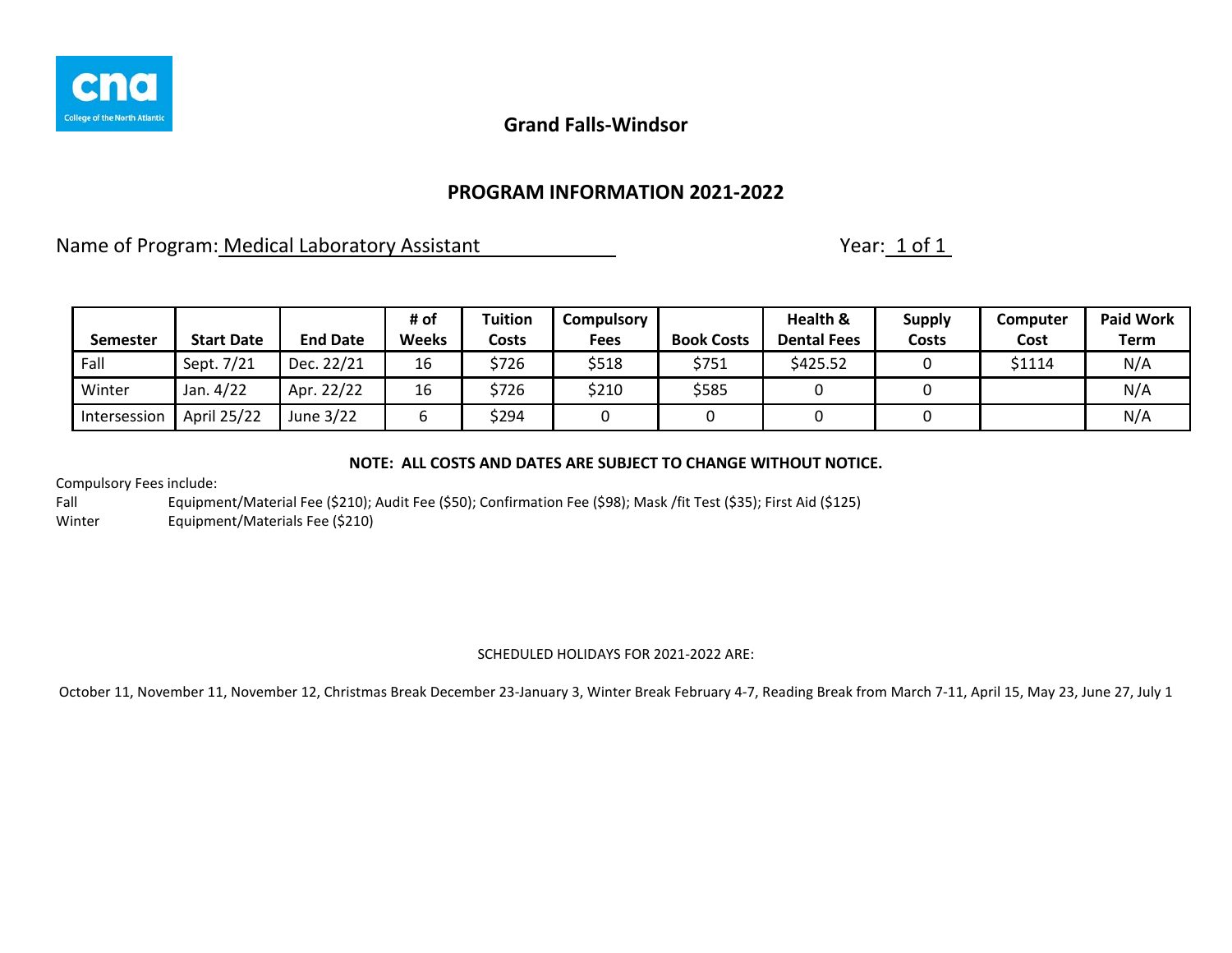

## **PROGRAM INFORMATION 2021-2022**

Name of Program: Personal Care Attendant Name of Program: Personal Care Attendant

|                 |                   |                 | # of         | Tuition      | <b>Compulsory</b> |                   | Health &           | <b>Supply</b> | Computer | <b>Paid Work</b> |
|-----------------|-------------------|-----------------|--------------|--------------|-------------------|-------------------|--------------------|---------------|----------|------------------|
| <b>Semester</b> | <b>Start Date</b> | <b>End Date</b> | <b>Weeks</b> | <b>Costs</b> | <b>Fees</b>       | <b>Book Costs</b> | <b>Dental Fees</b> | <b>Costs</b>  | Cost     | <b>Term</b>      |
| Fall            | Sept. 7/21        | Dec. 22/21      | 16           | \$726        | \$393             | \$450             | \$425.52           | \$250         | \$1114   | N/A              |
| Winter          | Jan. 4/22         | Apr. 28/22      | 17           | \$726        | \$210             |                   |                    |               |          | N/A              |
|                 |                   |                 |              |              |                   |                   |                    |               |          |                  |

### **NOTE: ALL COSTS AND DATES ARE SUBJECT TO CHANGE WITHOUT NOTICE.**

Compulsory Fees include:

Fall Equipment/Material (210); Audit Fee (\$50); Confirmation Fee (\$98); Mask Fit Test (35) Winter Equipment/Materials Fee (\$210)

### **Supplies students required to purchase: (Approximately \$250)**

• **2 uniforms, shoes, lab coat, wrist or lapel watch**

#### SCHEDULED HOLIDAYS FOR 2021-2022 ARE: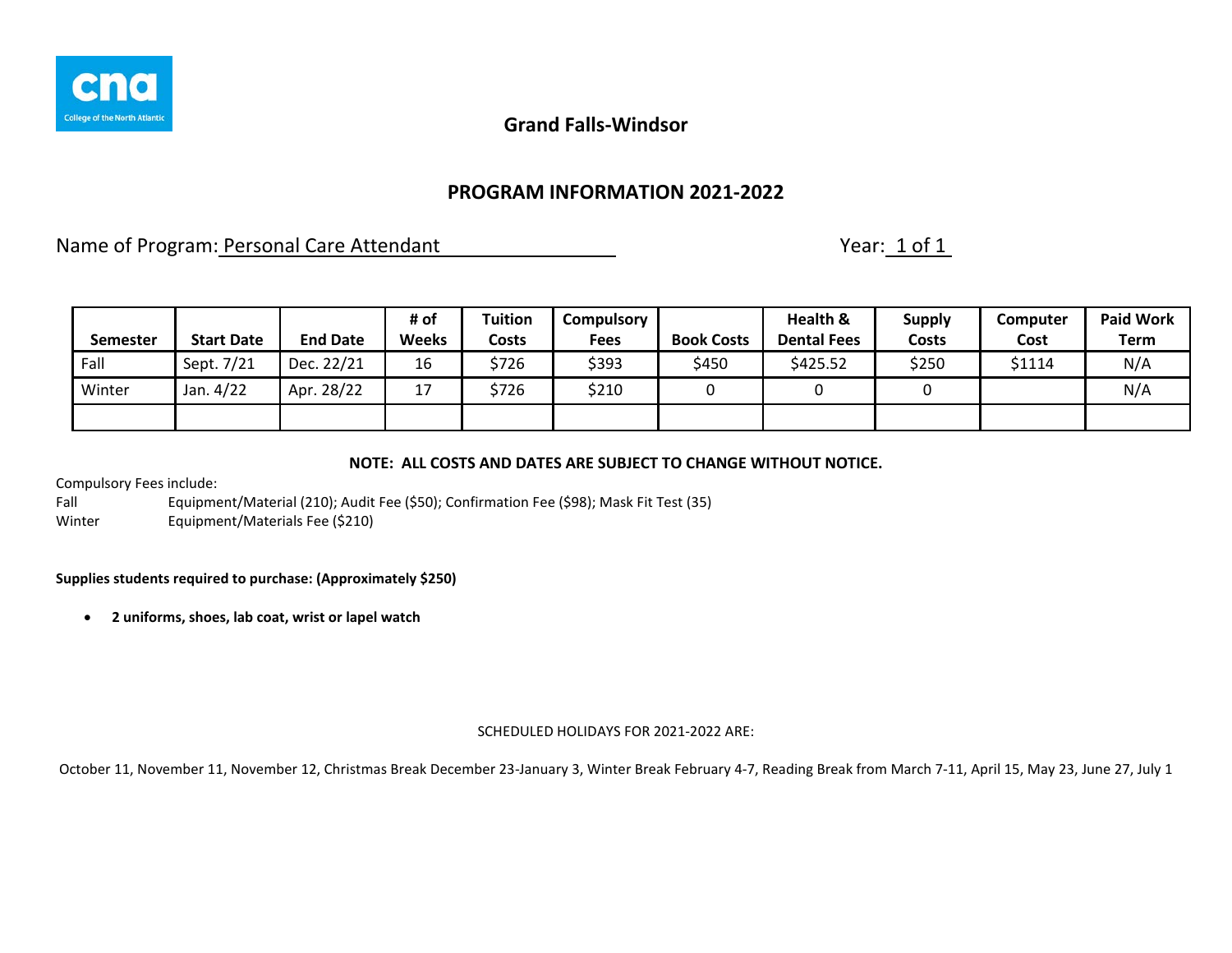

## **PROGRAM INFORMATION 2021-2022**

Name of Program: Practical Nursing II Nursing 11 Nursing 11 Nursing 11 Nursing 11 Nursing 11 Nursing 11 Nursing 1

|          |                   |                 | # of         | <b>Tuition</b> | Compulsory |                   | Health &           | Supply | Computer | <b>Paid Work</b> |
|----------|-------------------|-----------------|--------------|----------------|------------|-------------------|--------------------|--------|----------|------------------|
| Semester | <b>Start Date</b> | <b>End Date</b> | <b>Weeks</b> | Costs          | Fees       | <b>Book Costs</b> | <b>Dental Fees</b> | Costs  | Cost     | Term             |
| Fall     | Sept. 7/21        | 19/21<br>Dec    | --           | \$1500         | \$398      | \$50              | \$425.52           |        |          | N/A              |

### **NOTE: ALL COSTS AND DATES ARE SUBJECT TO CHANGE WITHOUT NOTICE.**

Compulsory Fees include:

Fall Equipment/Materials Fee \$300); Confirmation Fee (\$98)

### SCHEDULED HOLIDAYS FOR 2021-2022 ARE: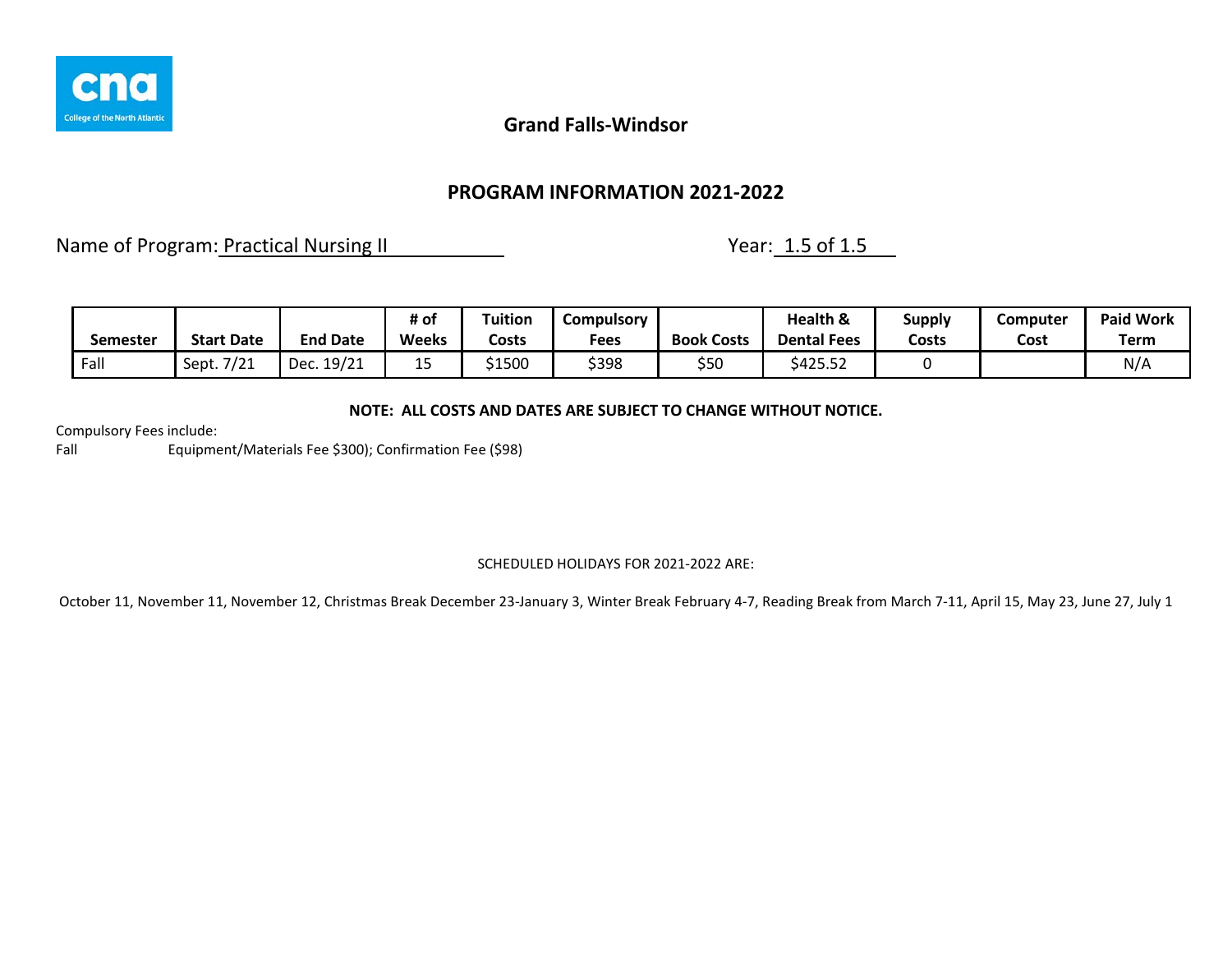

## **PROGRAM INFORMATION 2021-2022**

Name of Program: Practical Nursing I Name of Program: Practical Nursing I Nursing I Nursing I Nursing I Nursing

|                 |                   |                 | # of         | Tuition | Compulsory |                   | Health &           | <b>Supply</b> | Computer | <b>Paid Work</b> |
|-----------------|-------------------|-----------------|--------------|---------|------------|-------------------|--------------------|---------------|----------|------------------|
| <b>Semester</b> | <b>Start Date</b> | <b>End Date</b> | <b>Weeks</b> | Costs   | Fees       | <b>Book Costs</b> | <b>Dental Fees</b> | Costs         | Cost     | Term             |
| Fall            | Sept. 7/21        | Dec. 11/21      | 15           | \$1500  | \$483      | \$1592            | \$425.52           | \$460         | \$1114   | N/A              |
| Winter          | Jan. 4/22         | Apr. 15/22      | 15           | 1500ء   | \$300      | \$750             |                    |               |          | N/A              |
| Intersession    | April 25/22       | July 15/22      | 15           | \$1500  | \$300      |                   |                    |               |          | N/A              |

### **NOTE: ALL COSTS AND DATES ARE SUBJECT TO CHANGE WITHOUT NOTICE.**

Compulsory Fees include:

Fall Equipment/Materials Fee (300); Mask Fit Test (\$35); Audit Fee (\$50); Confirmation Fee (\$98) Winter Equipment/Materials Fee (\$300) Intersession Equipment/Materials Fee (\$300)

### **Supplies students required to purchase: (Approximately 460)**

• **2 uniforms, shoes, lab coat, wrist or lapel watch**

#### SCHEDULED HOLIDAYS FOR 2021-2022 ARE: